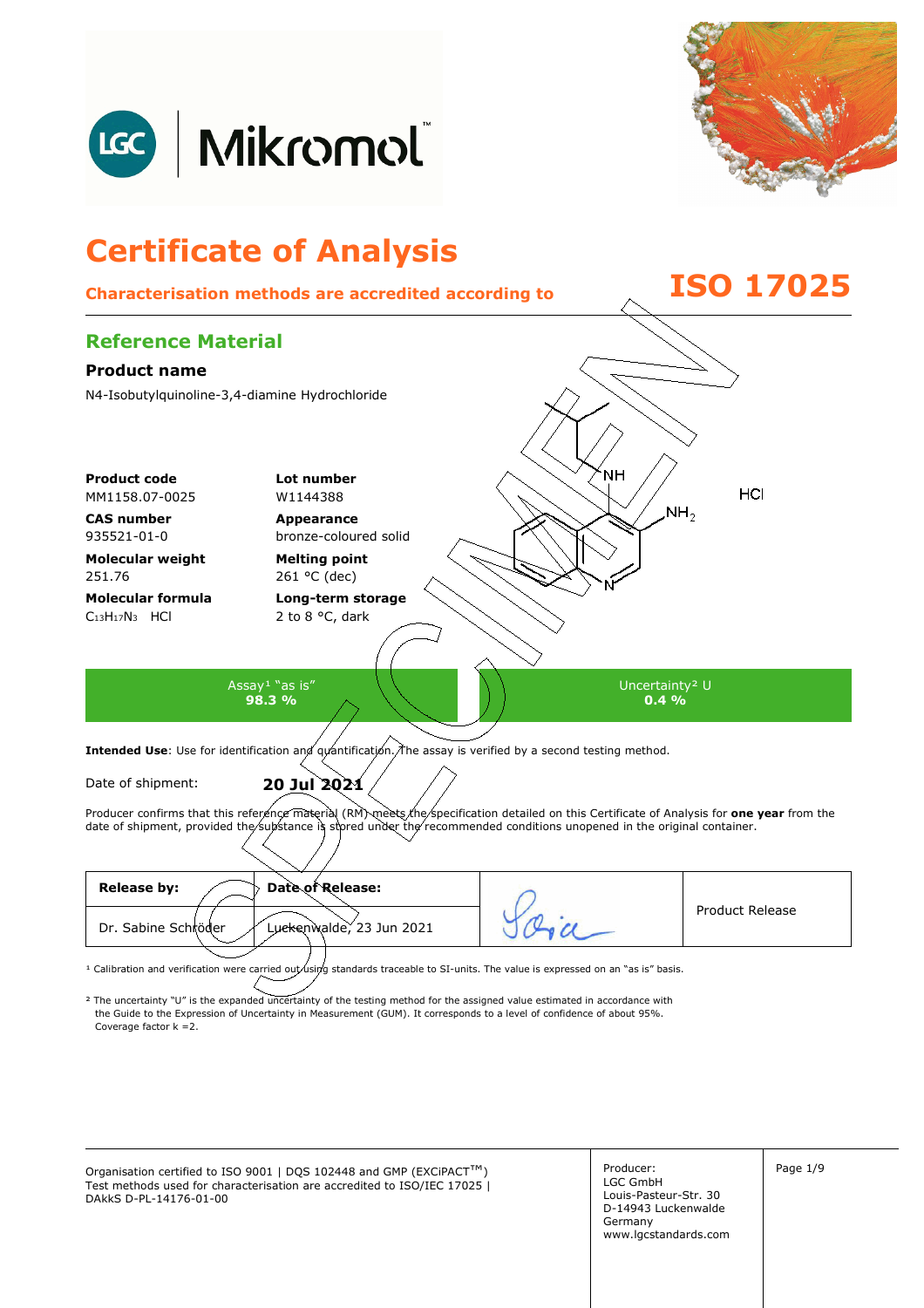

### **Product information**

This RM is intended for laboratory use only and is not suitable for human or animal consumption. This RM conforms to the characteristics of a primary standard as described in the ICH Guidelines. The values quoted in this Certificate of Analysis are the producer's best estimate of the true values within the stated uncertainties and based on the techniques described in this Certificate of Analysis. The characterisation of this material was undertaken in accordance with the requirements of ISO/IEC 17025. The identity is verified by data from international scientific literature.

## **Storage and handling**

Before usage of the RM, it should be allowed to warm to room temperature. No drying is required, as assigned values are already corrected for the content of water and other volatile materials.

Reference Material quality is controlled by regularly performed quality control tests (retests).

## **Further content**

Assigned value Purity Identity Revision table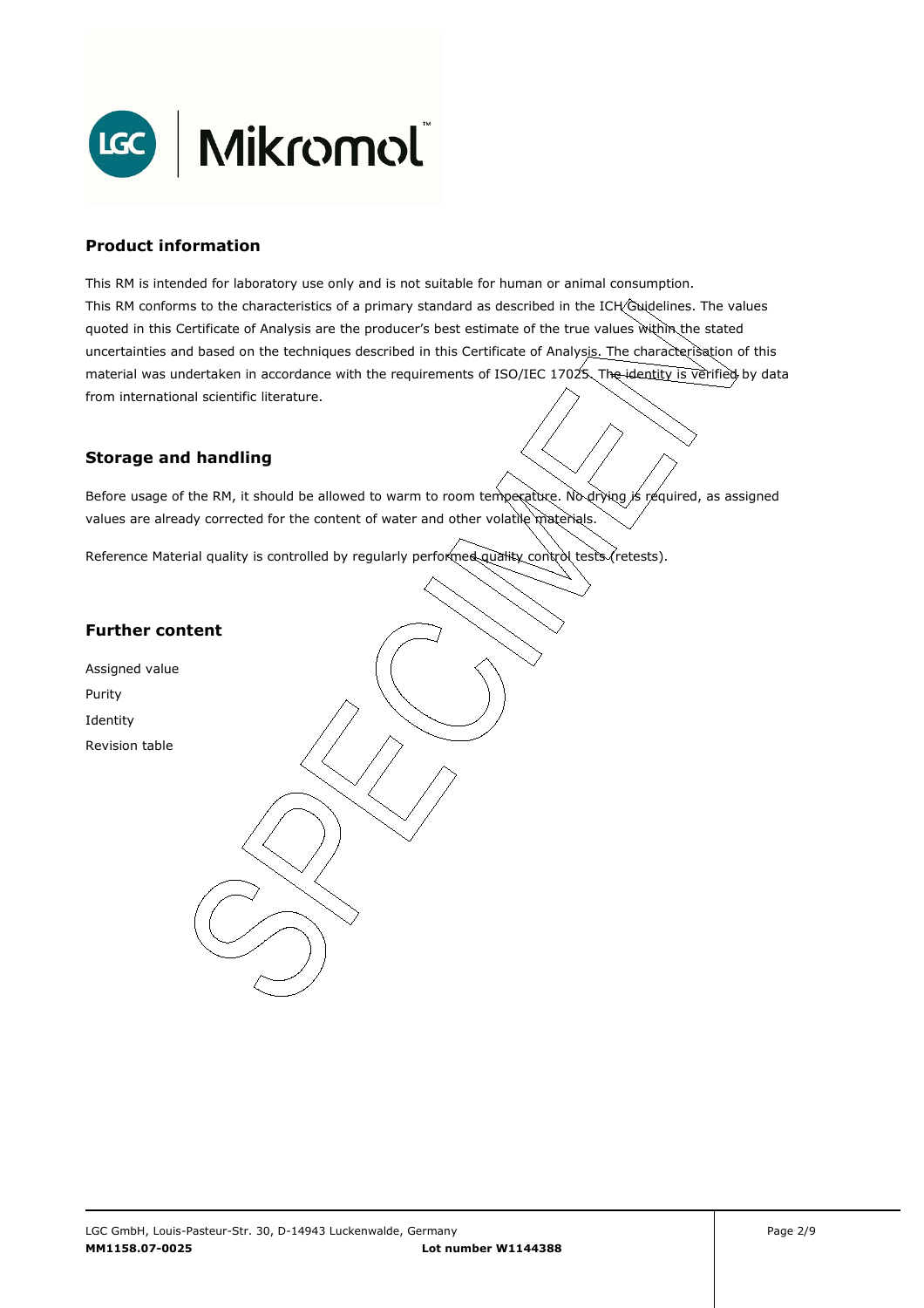

## **Assigned value**

#### **Assay "as is": 98.25 %; U = 0.41 %**

The assay "as is" is assessed by quantitative NMR spectroscopy and is equivalent to the assay based on the The verified result lies inside our acceptance criteria, i.e. less than 1.0 % difference to assay assigning technique. not-anhydrous and not-dried substance. The assay is verified by 100% method/mass-balance)

For quantitative applications, use the assay as a calculation value on the  $\gamma$  as is basis". The uncertainty of the assay can be used for estimation/calculation of measurement uncertainty.

| Method 1: Value assigning technique - quantitative NMR spectroscopy |                                                                                                 |
|---------------------------------------------------------------------|-------------------------------------------------------------------------------------------------|
| <b>Conditions</b>                                                   | 400 MHz $\bigtriangleup Q_3$ OQ                                                                 |
| <b>Internal standard</b>                                            | 1,2,4,5-Tetramethylbenzene (certified reference material),<br>$signal\delta.6\sim 7.1$ ppm, 2 H |
| <b>Result</b> (mass fraction, $n = 6$ )                             | 98.25 %; $U = 0.41$ %                                                                           |
| Quantitative NMR spectrum                                           |                                                                                                 |
|                                                                     |                                                                                                 |
|                                                                     |                                                                                                 |
| 9.0<br>9.5<br>8.0<br>7.5<br>8.5<br>7.0<br>6.5                       | 4.5<br>1.0<br>5.0<br>2.5<br>2.0<br>ı.s<br>4.0<br>3.5<br>3.0<br>0.5<br>6.0<br>5.5<br>0.0         |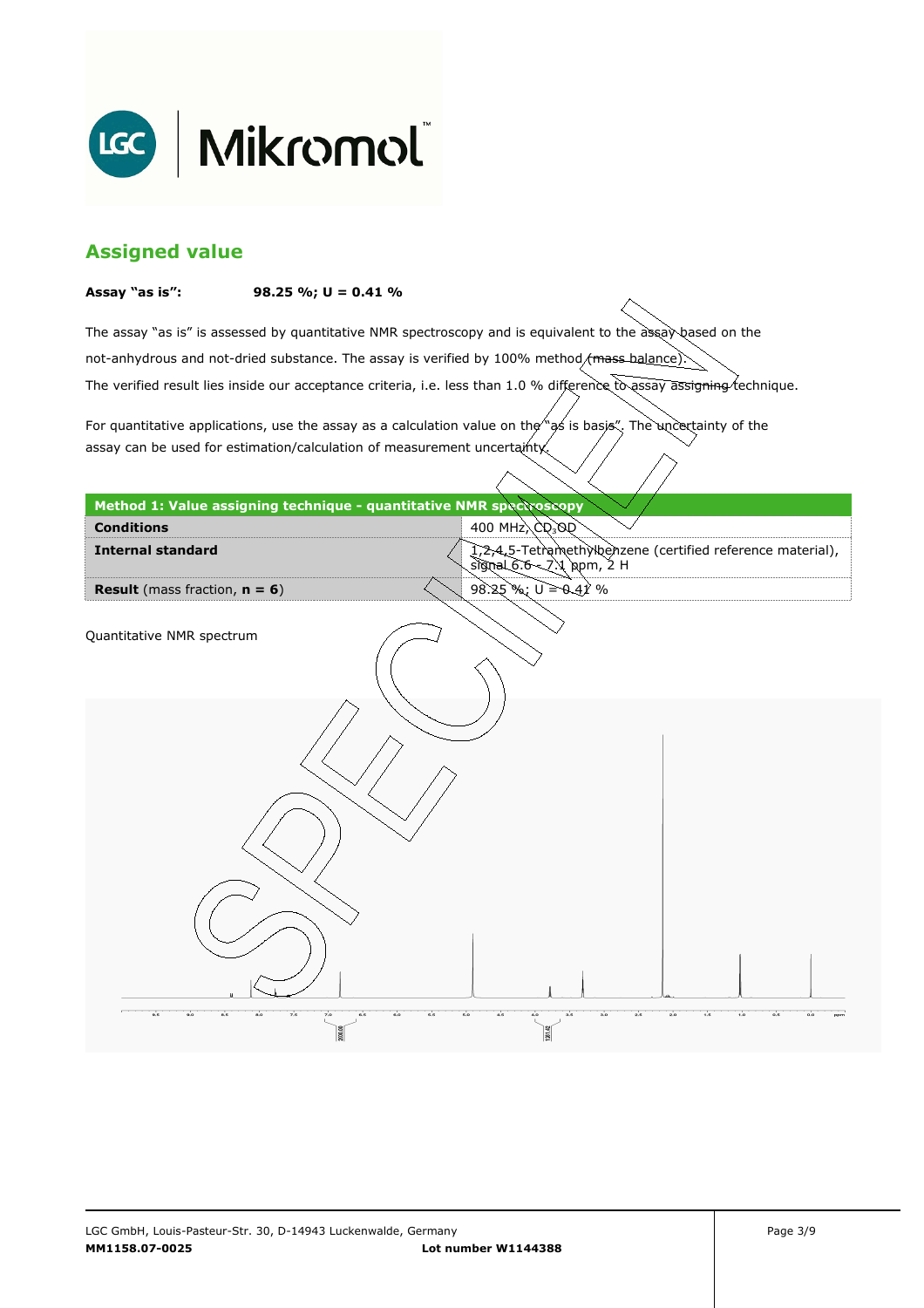

| Method 2: Value verifying technique - 100% method                 |                                                                                                               |  |  |  |
|-------------------------------------------------------------------|---------------------------------------------------------------------------------------------------------------|--|--|--|
| 100% method (mass balance) with<br>chromatographic purity by HPLC |                                                                                                               |  |  |  |
| <b>Result</b>                                                     | 98.64 %                                                                                                       |  |  |  |
|                                                                   |                                                                                                               |  |  |  |
| The calculation of the 100% method follows the formula:           |                                                                                                               |  |  |  |
| Assay $(\% ) = (100 \% - volatile contents (\%) )$                | Purity (%)<br>100 %                                                                                           |  |  |  |
|                                                                   | Volatile contents are considered as absolute contributions and purity is considered as relative contribution. |  |  |  |
| Inorganic residues are excluded by additional tests.              |                                                                                                               |  |  |  |
|                                                                   |                                                                                                               |  |  |  |
|                                                                   |                                                                                                               |  |  |  |
|                                                                   |                                                                                                               |  |  |  |
|                                                                   |                                                                                                               |  |  |  |
| <b>Purity</b>                                                     |                                                                                                               |  |  |  |
| Purity by High Performance Liquid Chromatography (HPLC)           |                                                                                                               |  |  |  |
| <b>HPLC Conditions:</b>                                           |                                                                                                               |  |  |  |
| Column                                                            | Correcs UPLC C18+; 1.6 µm, 75 x 2.1 mm                                                                        |  |  |  |
| <b>Column temperature</b>                                         | 40 ∕°С                                                                                                        |  |  |  |
| <b>Detector</b>                                                   | DAD, 260 nm                                                                                                   |  |  |  |
|                                                                   | Auto 1.00 µl; 0.058 mg/ml in Acetonitrile/Water 50/50<br>(v/v)                                                |  |  |  |
| Injector<br><b>Flow rate</b>                                      | $0.5$ ml/min                                                                                                  |  |  |  |
| <b>Phase A</b>                                                    | Water, 0.1 % HCOOH                                                                                            |  |  |  |
| <b>Phase B</b>                                                    | Acetonitrile, 0.1 % HCOOH                                                                                     |  |  |  |
|                                                                   |                                                                                                               |  |  |  |
| Gradient program                                                  | 0-1 min A/B 98/2<br>1-4 min A/B to 2/98                                                                       |  |  |  |
|                                                                   | 4-5 min A/B to 98/2<br>5-6 min A/B 98/2 (v/v)                                                                 |  |  |  |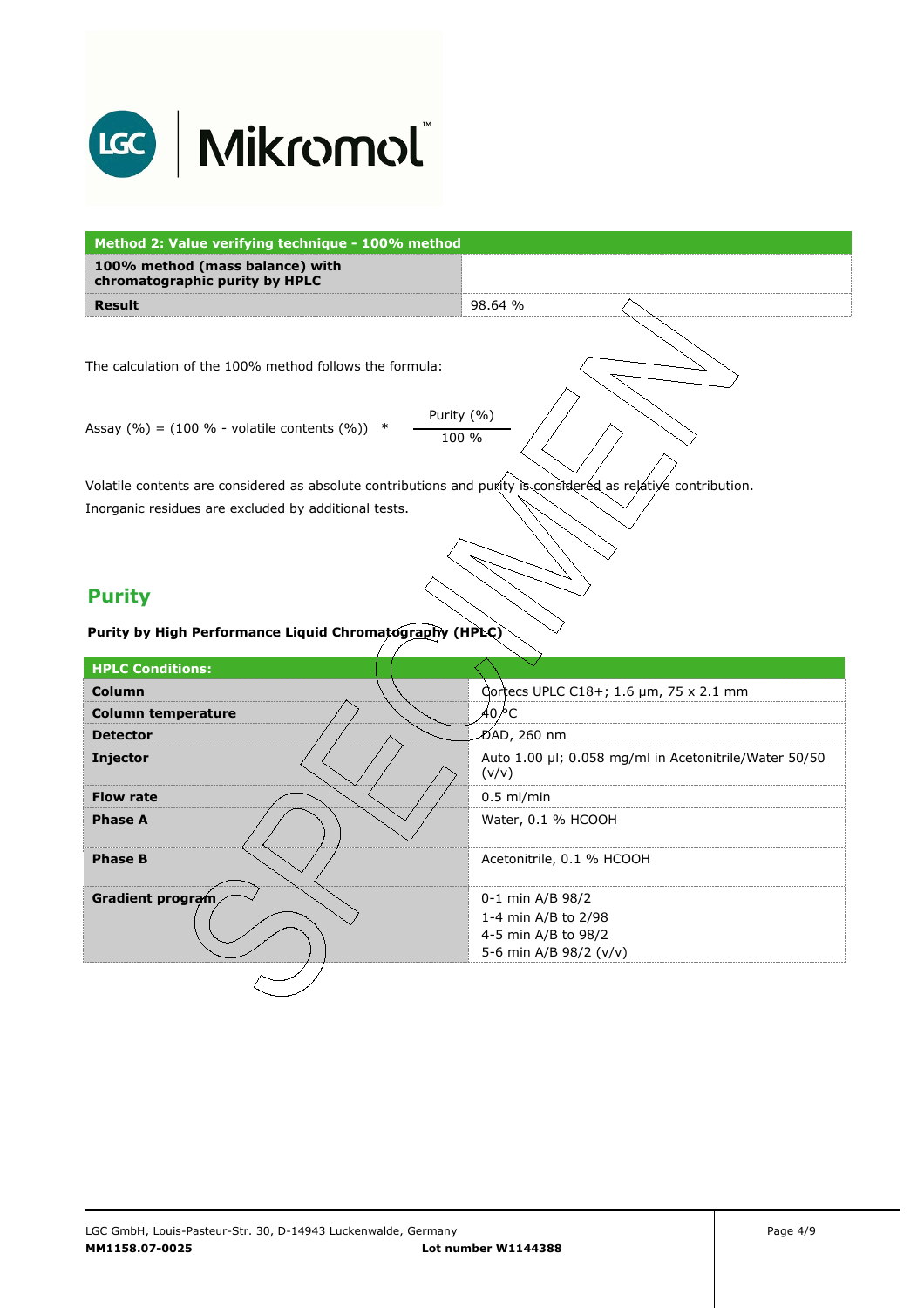

### HPLC chromatogram and peak table



The content of the analyte was determined as ratio of the peak area of the analyte and the cumulative areas of the purities, added up to 100 %. System peaks were ignored in calculation.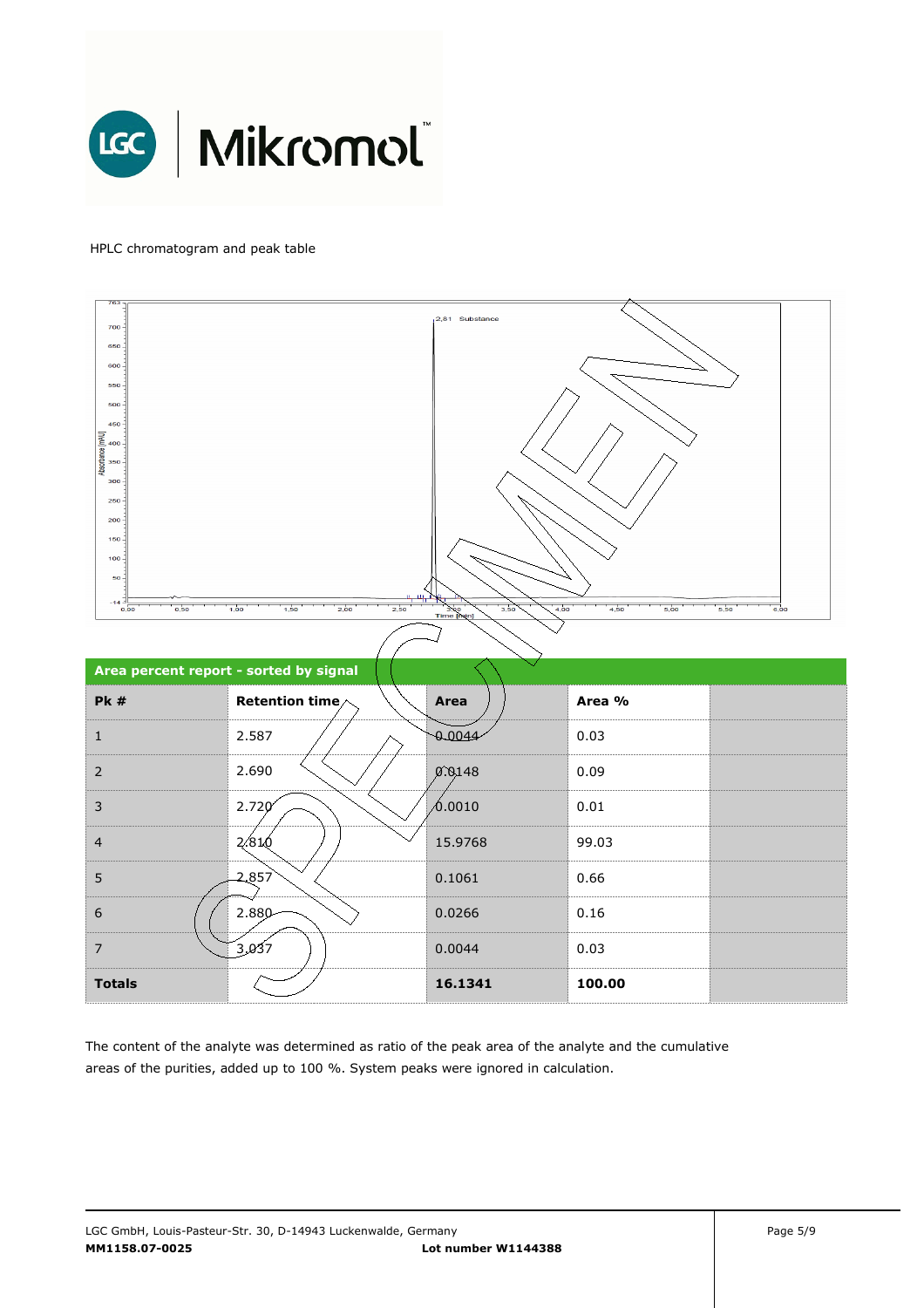

| Result $(n = 3)$               | 99.03 %; $U = 0.21$ %                |  |  |  |
|--------------------------------|--------------------------------------|--|--|--|
| <b>Volatile content</b>        |                                      |  |  |  |
| <b>Water content</b>           |                                      |  |  |  |
| Method                         | Karl Fischer titration               |  |  |  |
| <b>Result</b> $(n = 3)$        | $0.22 \%$ ; SD = 0.02 %              |  |  |  |
| *not accredited testing method |                                      |  |  |  |
| <b>Residual solvents</b>       |                                      |  |  |  |
| Method                         | $1H-NMR$                             |  |  |  |
| <b>Result</b> $(n = 1)$        | Sum: 0.17 %*                         |  |  |  |
|                                | 0.13 % Ethanol; 0.04 % Ethyl acetate |  |  |  |
| *not accredited testing method |                                      |  |  |  |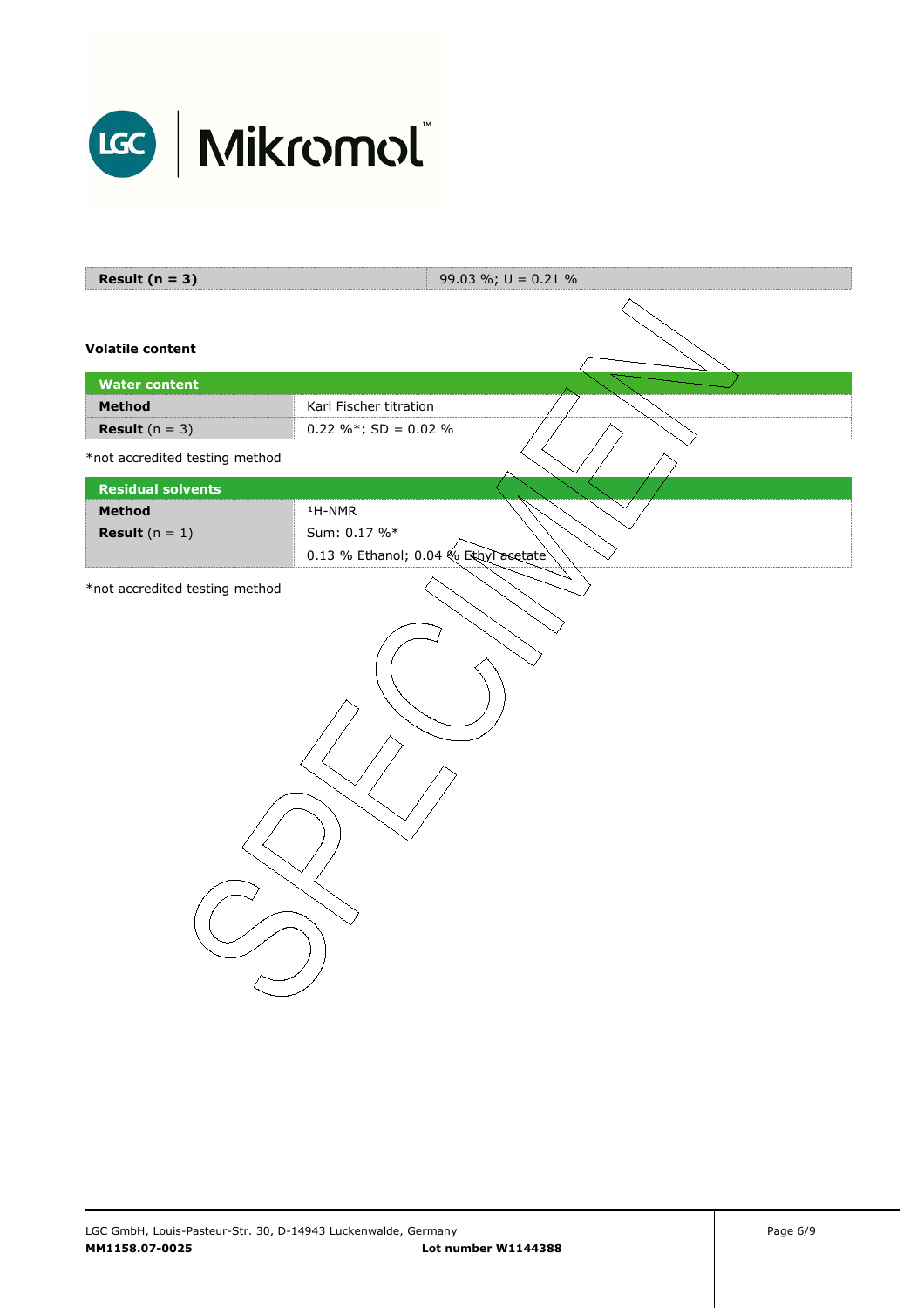

# **Identity**

The identity is assessed by ISO/IEC 17025 accredited testing methods.

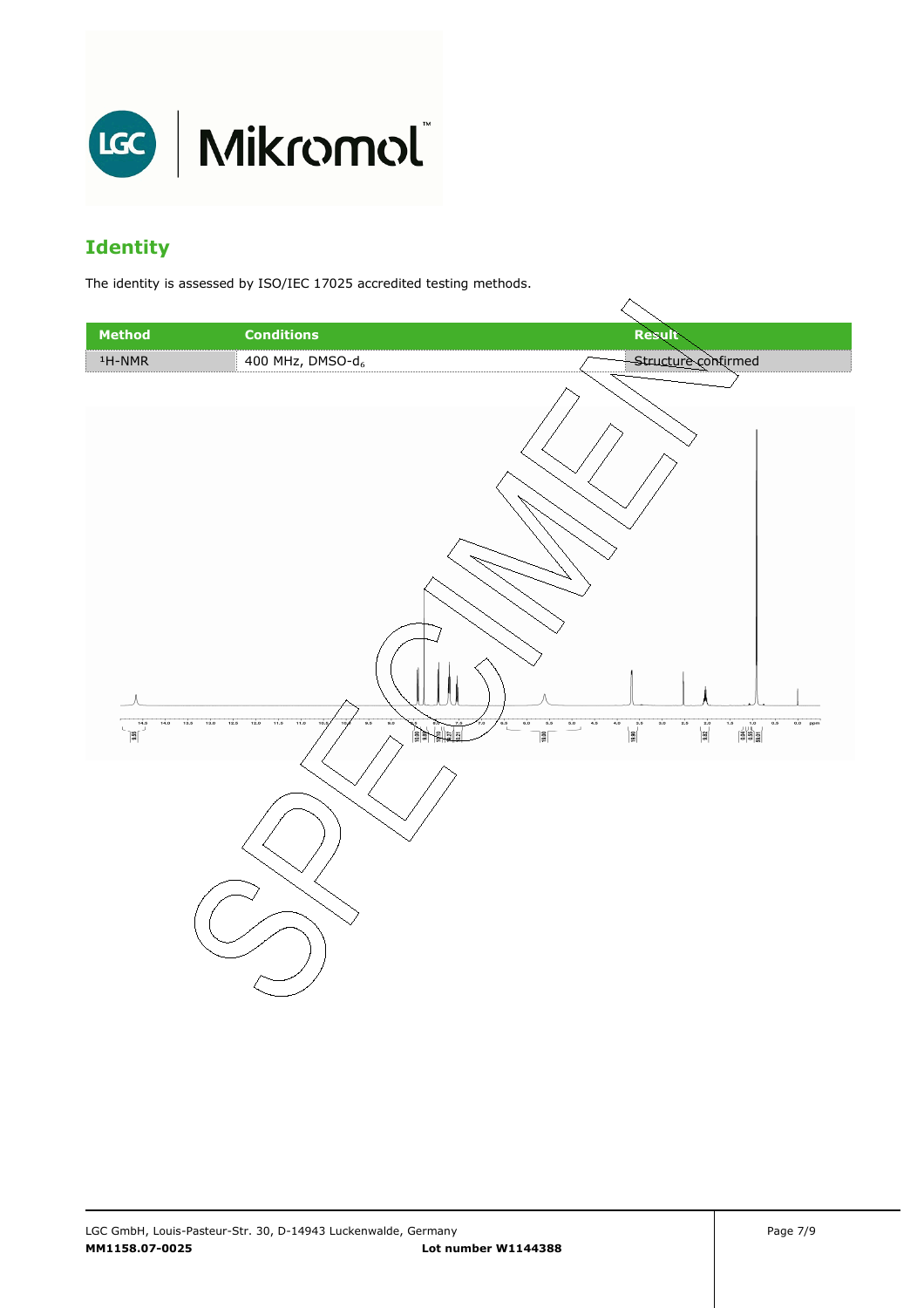

40

30

 $\overline{20}$ 

 $\circ$ - $\frac{1}{100}$ 

 $0.0$  $628$   $217$ 5263

217

 $\frac{1}{200}$ 

**1689** 

 $\frac{1}{300}$ 

| <b>Method</b>                                                       | <b>Conditions</b>                                                          | <b>Result</b>                         |
|---------------------------------------------------------------------|----------------------------------------------------------------------------|---------------------------------------|
| <b>MS</b>                                                           | 3.5 kV ESI+; capillary temperature: 269 °C<br>Theoretical value: 216.14952 | Structure confirmed                   |
|                                                                     |                                                                            |                                       |
| Apex 12434 Scan: #167 RT: 1,82 min NL: 3,62E+008<br>$110 -$<br>$\%$ |                                                                            | $FTMS + DESI$ Full ms [80.00-1000.00] |
| 216, 14943<br>$100 -$<br>$90 -$<br>80                               |                                                                            |                                       |
| $70 -$                                                              |                                                                            |                                       |
| Rel. Intensity [%]<br>$60 -$<br>$50 -$                              |                                                                            |                                       |

500

 $700$ 

 $\overline{800}$ 

 $\frac{1}{900}$ 

 $1.00$